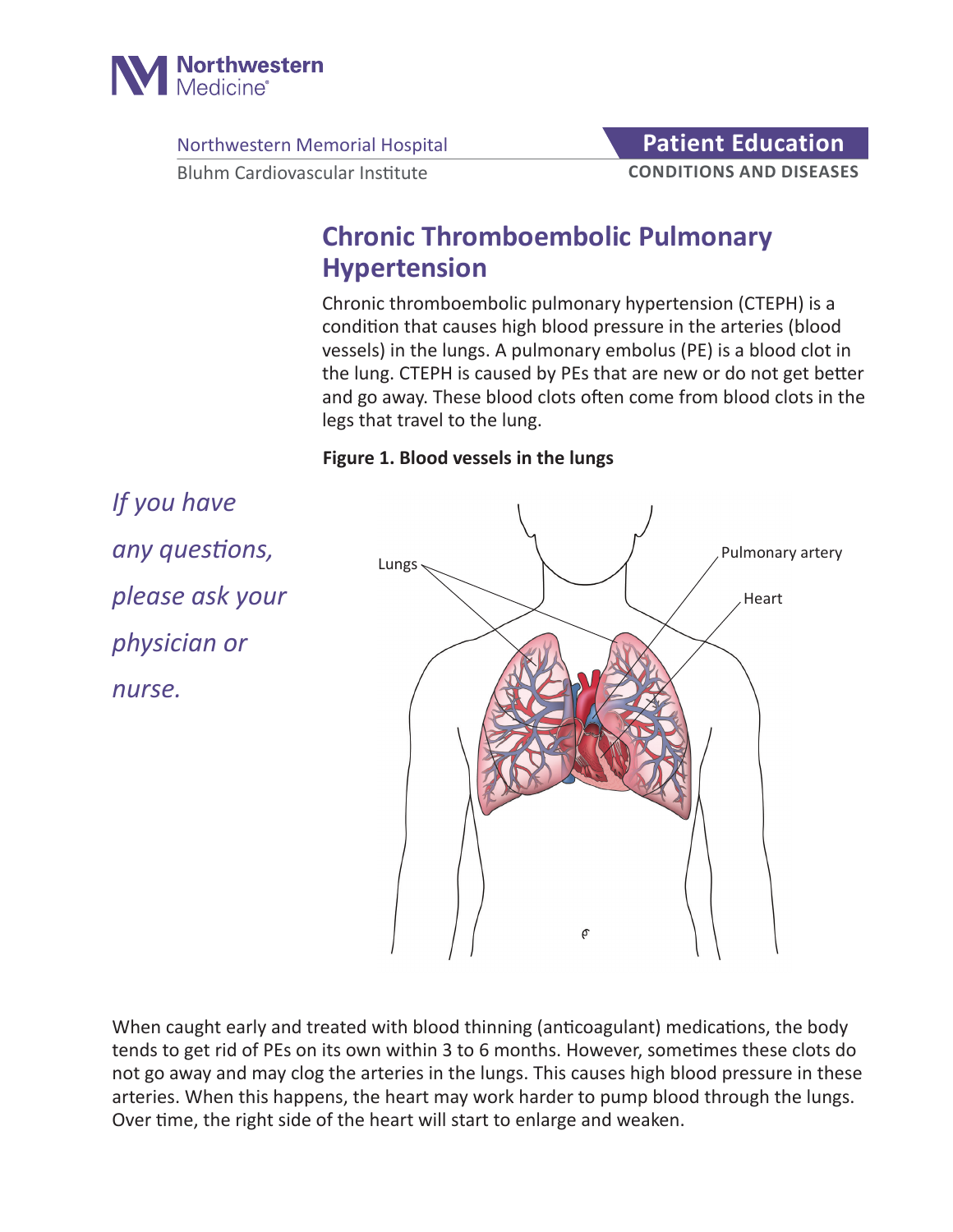### **Symptoms**

CTEPH may cause:

- Shortness of breath during exercise
- Dizziness
- Swelling in the legs or abdomen
- Chest pain
- Fainting

# **Testing**

It is important to learn the cause of pulmonary hypertension to find the right treatment. Your care team may diagnose CTEPH based on symptoms that do not go away after an acute PE. In some cases, CTEPH is diagnosed without any history of a PE. Since symptoms of CTEPH are similar to symptoms of other conditions, your physician may do the following tests. This lets them make the right diagnosis.

**Echocardiogram:** This test is an ultrasound of the heart. It can show the size and shape of the heart chambers, how well the valves work and how the blood moves inside heart.

**Right heart catheterization:** This is often an outpatient procedure. A clinician inserts a catheter (thin tube) into a large vein (usually in the neck). Then, they guide it into the chambers of the heart. This will allow the physician to measure the blood pressure inside the heart. This is the most accurate test for CTEPH.

**Pulmonary angiogram:** This test is often done at the same time as the right heart catheterization. A clinician will inject contrast dye into the small catheter. Then, they take X-rays of the lungs. This shows the location, size, shape and number of clots.

**Ventilation-perfusion (VQ) lung scan:** This is a 2-part test. During the ventilation part of the test, you will inhale a gas through a mask. At the same time, your clinician will take pictures of the lungs. This will show the airflow in all areas of the lungs. During the perfusion part of the test, you will receive a special injection through an IV (into the vein) line. This will show how well blood moves through the arteries in the lungs.

**Computed tomography (CT) scan:** This test uses X-ray images and computer processing to show images of the lungs. It can spot blockages in the arteries of the lungs. It can also show the health of the lung tissue.

# **Treatment**

CTEPH can lead to complications if left untreated. These can include heart failure and pulmonary hypertension. However, you can manage CTEPH with proper treatment. Your physician will discuss the right treatment for you. Treatment may include:

#### *Medications*

Anticoagulant medications help prevent new blood clots from forming in the lungs. These medications also get rid of clots in other parts of the body.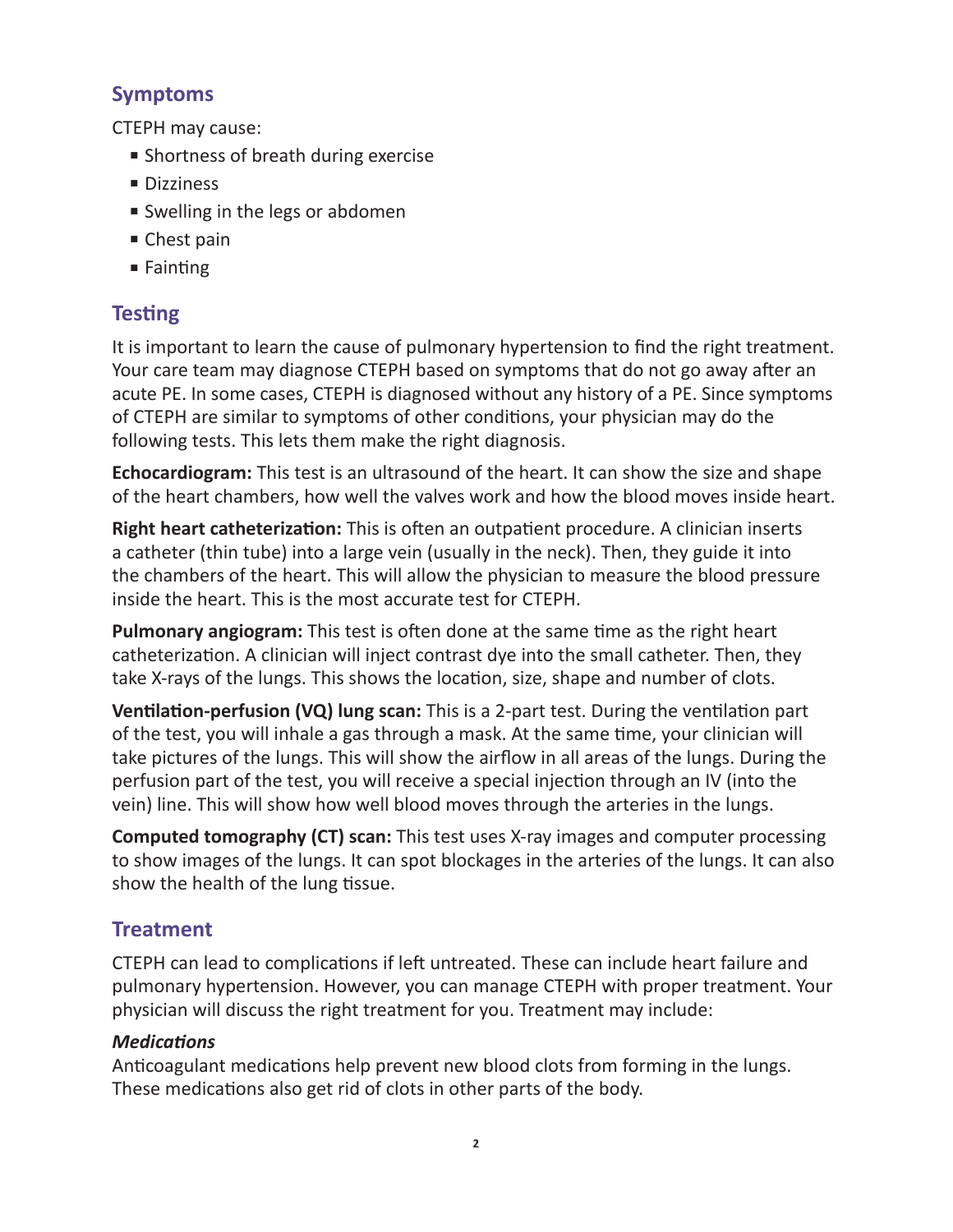The physician may also prescribe medications to reduce the blood pressure within pulmonary arteries.

#### *Pulmonary thromboendarterectomy (PTE) surgery*

PTE is a type of surgery to remove blood clots in the lungs and restore normal blood flow. Your surgeon does it through an incision in the chest. Removing the clots in surgery may cure CTEPH. But, not everyone is a candidate for this surgery.

#### *Balloon angioplasty (BPA)*

This is a minimally invasive, catheter-based procedure. BPA moves blood clots out of the way to help restore normal blood flow to the lung.

## **Northwestern Medicine Bluhm Cardiovascular Institute CTEPH Program**

We are committed to improving the quality of life in our patients through our quest for excellence in compassionate and innovative healthcare. Patients with CTEPH have access to our multidisciplinary CTEPH program. This is the largest program of its kind in Illinois. We are also one of the few programs in the nation to offer both of the leading treatment options for CTEPH:

- Pulmonary thromboendarterectomy surgery (PTE)
- Balloon pulmonary angioplasty (BPA).

Our goal is to advance healthcare and achieve better health outcomes. Our team is on the forefront of research. They have published several peer-reviewed articles. We are also enrolling patients in ongoing clinical research studies and trials.

#### *To make an appointment*

Please call the Northwestern Medicine CTEPH Program at 312.695.4965 (TTY: 711). For your first appointment, we must have your most recent physician visit notes and images of your test results on a disc. These may include:

- $\Box$  Demographics sheet
- $\Box$  Health insurance card
- $\Box$  History and physical
- $\Box$  Consultation notes (pulmonary hypertension specialist, cardiologist, pulmonologist, hematologist)
- $\Box$  Laboratory results
- $\Box$  Chest CT/CT angiogram (report and images)
- $\Box$  VQ scan (report and images)
- $\Box$  Chest X-ray (report and images)
- $\Box$  Pulmonary function test (report)
- $\Box$  Echocardiogram (report and images)
- $\Box$  Stress test (report)
- $\Box$  Right and/or left heart catheterizations (reports)
- $\Box$  Coronary and/or pulmonary angiograms (reports and images)